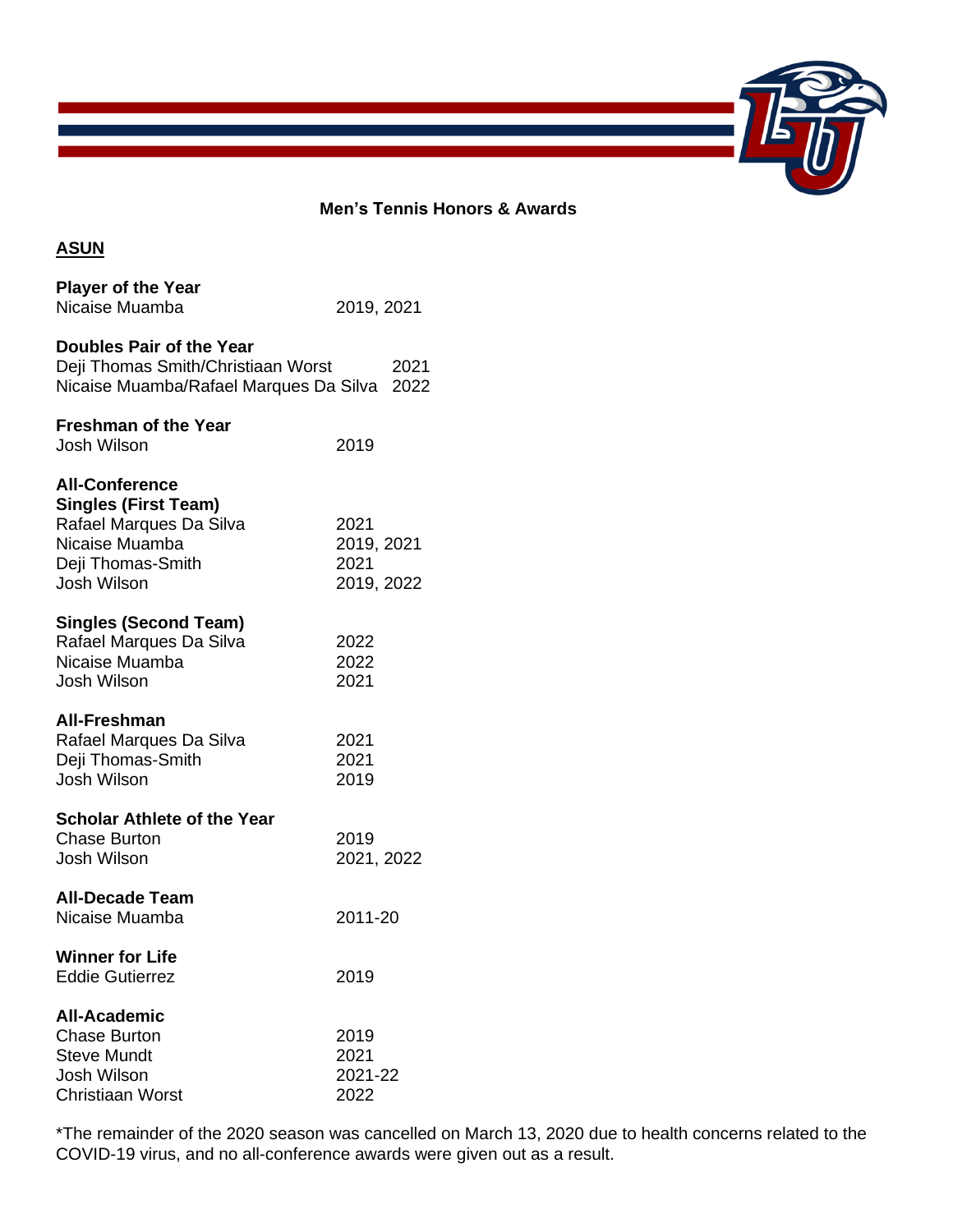## **ITA**

| <b>ITA/Arthur Ashe Leadership &amp; Sportsmanship Award</b><br><b>Chase Burton</b>                                                                                                        | 2019                                                                   |
|-------------------------------------------------------------------------------------------------------------------------------------------------------------------------------------------|------------------------------------------------------------------------|
| <b>CoSIDA Academic All-District III</b><br><b>Chase Burton</b>                                                                                                                            | 2020                                                                   |
| <b>Big South</b>                                                                                                                                                                          |                                                                        |
| <b>Player of the Year</b><br>Sam Matheson                                                                                                                                                 | 2016                                                                   |
| <b>Freshman of the Year</b><br><b>Braen Aneiros</b><br>Siim Tuus                                                                                                                          | 2003<br>2010                                                           |
| <b>All-Decade Team</b><br>Sam Matheson                                                                                                                                                    | 2010-19                                                                |
| <b>All-Conference</b><br><b>Singles</b><br><b>Braen Aneiros</b><br><b>Chase Burton</b><br><b>Eddie Gutierrez</b><br>Sam Matheson<br>Richardo Shinozaki<br>Siim Tuus<br><b>Shea Thomas</b> | 2004<br>2017-18<br>2016<br>2015-16-18<br>2001<br>2010-11-12<br>2013-14 |
| <b>Doubles</b><br>Bruno Coelho/Ricardo Shinozaki                                                                                                                                          | 2001                                                                   |
| Luis Rino/Ricardo Shinozaki                                                                                                                                                               | 2003                                                                   |
| Giancarlo Lemmi/Chad Simpson                                                                                                                                                              | 2010                                                                   |
| Giancarlo Lemmi/Siim Tuus                                                                                                                                                                 | 2012                                                                   |
| Shea Thomas/Egon Samaai                                                                                                                                                                   | 2013                                                                   |
| Egon Samaai/Dillon Segur                                                                                                                                                                  | 2014                                                                   |
| Shea Thomas/Jorge Azuero                                                                                                                                                                  | 2014                                                                   |
| Sam Matheson/Egon Samaai                                                                                                                                                                  | 2016                                                                   |
| <b>All-Academic</b><br>Jorge Azuero<br>Jesse Barrington<br><b>Chase Burton</b><br>Diego Castano<br><b>Brett Clulow</b><br>Andrei Cotuna                                                   | 2013-14-15<br>1996<br>2018<br>2017<br>1998<br>2001-02-03               |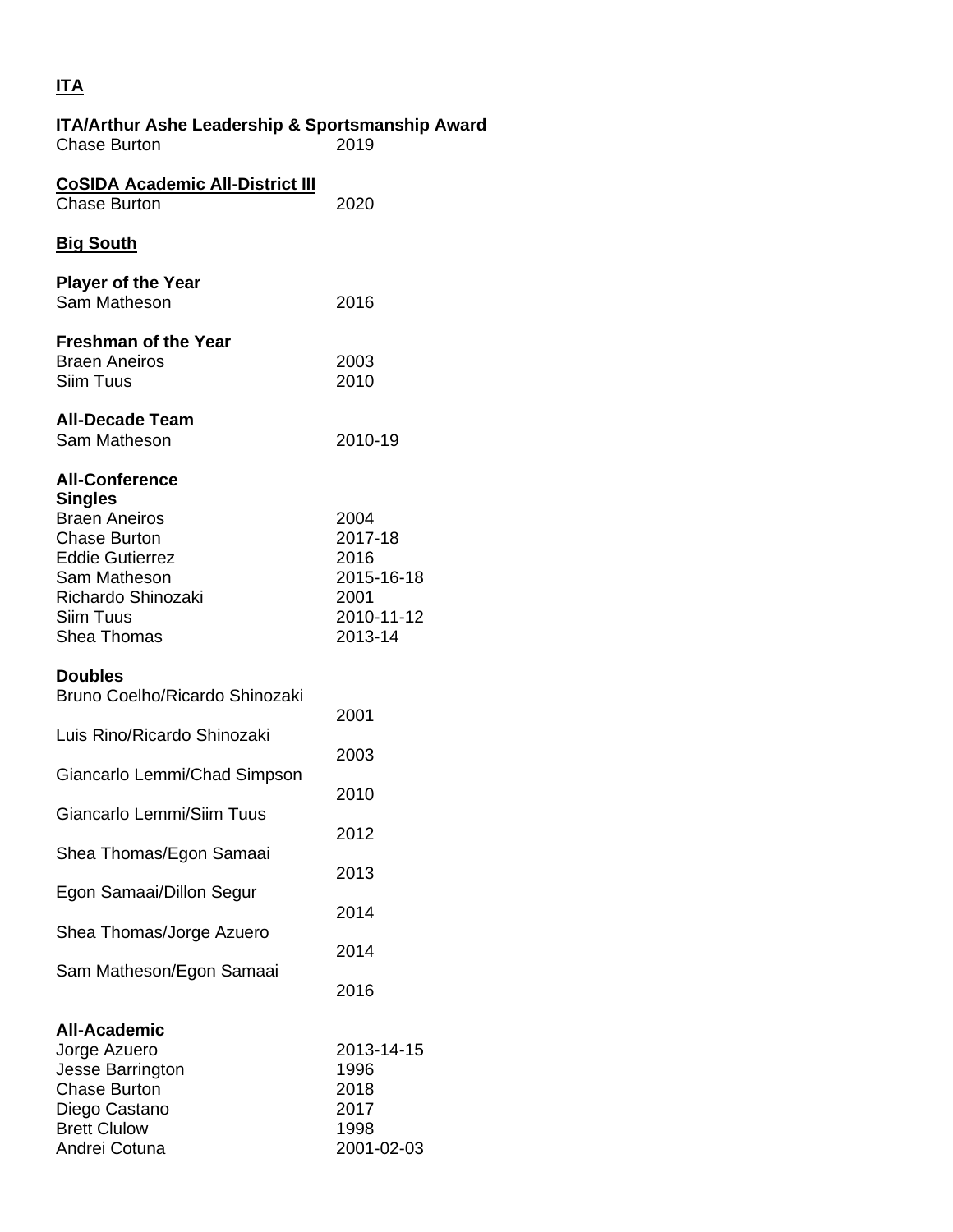| Anthony Fleming<br>Giancarlo Lemmi<br>Sebastian Pena<br><b>Pritt Pihl</b><br>Egon Samaai<br><b>Greg Scalzini</b><br>David Spohn<br>Louis Steyn<br>Jordan Trojan               | 2000<br>2011-12<br>2007<br>2004-05-06<br>2016<br>1999<br>1997<br>2009-10<br>2008 |
|-------------------------------------------------------------------------------------------------------------------------------------------------------------------------------|----------------------------------------------------------------------------------|
| <b>Scholar Athlete of the Year</b><br>Jorge Azuero<br>Louis Steyn                                                                                                             | 2013<br>2010                                                                     |
| <b>Flight Winners</b><br><b>Singles</b><br>Jorge Azuero<br>Diego Castano<br>Sam Matheson<br>Mandeep Yadav                                                                     | 2012, No. 6<br>2018, No. 6<br>2015, No. 2<br>2012, No. 5                         |
| <b>Doubles</b><br>Juan Reyes/Louis Steyn<br>Shea Thomas/Egon Samaai                                                                                                           | 2010, No. 3<br>2013, No. 1                                                       |
| <b>Coach of the Year</b><br>Chris Johnson<br><b>Derek Schwandt</b>                                                                                                            | 2015<br>2018                                                                     |
| <b>VaSID</b>                                                                                                                                                                  |                                                                                  |
| <b>All-State</b><br><b>First Team</b><br><b>Singles</b><br>Rafael Marques Da Silva<br>Sam Matheson<br>Nicaise Muamba<br><b>Josh Wilson</b>                                    | 2021<br>2016<br>2019, 2021<br>2019                                               |
| <b>Second Team</b><br><b>Singles</b><br><b>Chase Burton</b><br>Deji Thomas-Smith<br><b>Josh Wilson</b>                                                                        | 2017<br>2021<br>2020                                                             |
| <b>Second Team</b><br><b>Doubles</b><br>Dillon Segur/Egon Samaai<br>Sam Matheson/Egon Samaai<br><b>Chase Burton/Nicaise Muamba</b><br>Deji Thomas-Smith/Christiaan Worst 2021 | 2014<br>2016<br>2019                                                             |
| <b>Academic All-State</b><br>Jorge Azuero<br><b>Chase Burton</b><br>Giancarlo Lemmi                                                                                           | 2013<br>2019-20<br>2012                                                          |